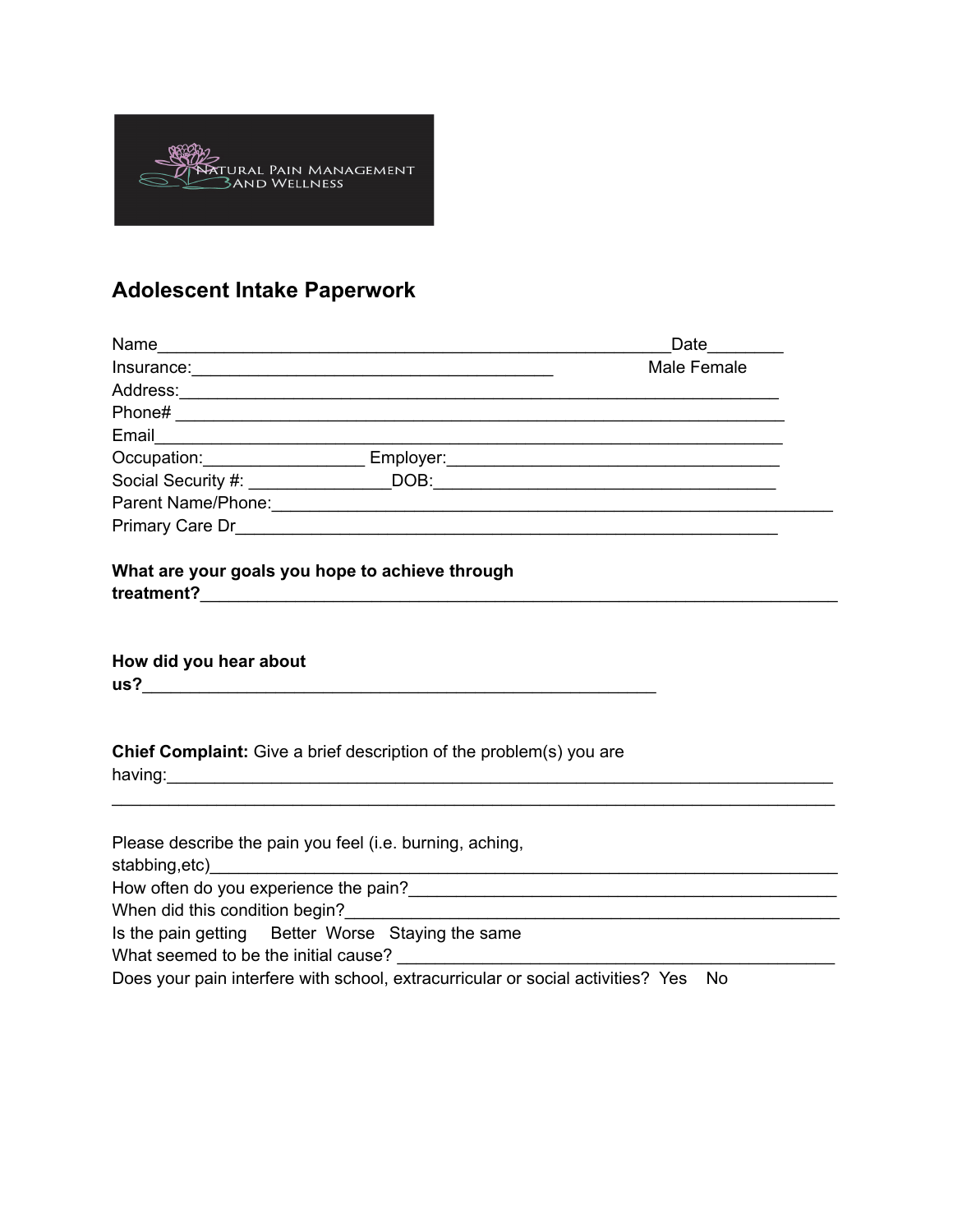

## Please mark your area(s) of pain on the figure below

| Do you take any vitamins? If yes, what?                                                                        |
|----------------------------------------------------------------------------------------------------------------|
| Do you take any meds? If yes, what?                                                                            |
| Do you play sports? Yes No                                                                                     |
|                                                                                                                |
|                                                                                                                |
| Do you dance? Yes No                                                                                           |
|                                                                                                                |
|                                                                                                                |
| How many hours per day are you on your ipad/phone/laptop?_______________________                               |
|                                                                                                                |
|                                                                                                                |
|                                                                                                                |
|                                                                                                                |
| How often are you carrying your instrument at school?<br>How often are you carrying your instrument at school? |
|                                                                                                                |
|                                                                                                                |
| Have you ever been hospitalized? If yes describe________________________________                               |
| Have you ever been in a car accident? If yes describe___________________________                               |
| Have you ever had a sports injury? If yes describe______________________________                               |
| Do you have issues with constipation or diarrhea?<br>No you have issues with constipation or diarrhea?         |
| Do you have any allergies? If yes, what?                                                                       |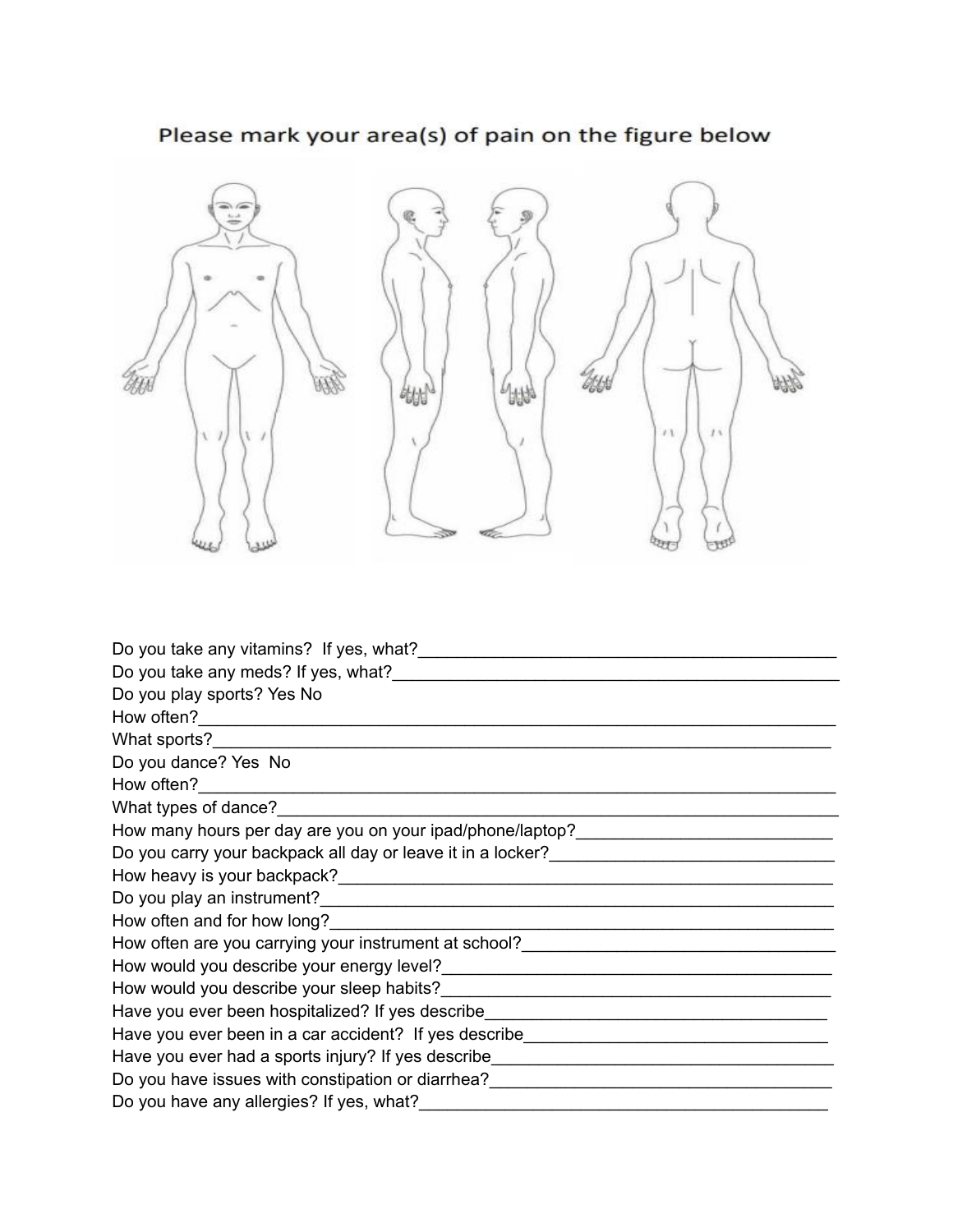## **Female Health:**

|                                    | Do you get a period? Yes No Age at which you got your first period |
|------------------------------------|--------------------------------------------------------------------|
| Describe your periods              |                                                                    |
| Are they regular? Yes No           |                                                                    |
| Are they painful? Yes No           |                                                                    |
| If yes, describe pain and location |                                                                    |

**Sexual Health:** Do you have any concerns about your sexual health?\_\_\_\_\_\_\_\_\_\_\_\_\_\_\_\_\_\_\_\_\_\_\_\_\_\_\_\_\_\_\_\_\_\_\_\_\_\_\_\_\_\_\_\_\_\_\_\_\_\_\_\_\_\_\_\_\_\_\_\_\_\_\_\_\_\_\_\_\_ Are you or have you ever been a victim of domestic /sexual abuse? Yes No

**Mental Health:** Do you have any of the following? anxiety ADD/ADHD insomnia depression bipolar mood change behavioral change suicidal thoughts/attempts Do you have pets? If so, what?

**Social History:** Please indicate none, mild, moderate or heavy

Alcohol Coffee Smoking, cigarettes or vape Drugs, including marijuana Exercise Sodas and sugary foods Salt **Water** 

**Family History:** Indicate who had any of the following: Alcoholism/Substance Abuse Anemia Heart Disease High Blood Pressure **Arthritis** High Cholesterol Asthma Multiple Sclerosis **Osteoporosis Cancer** Stroke **Diabetes** Thyroid Disease **Epilepsy**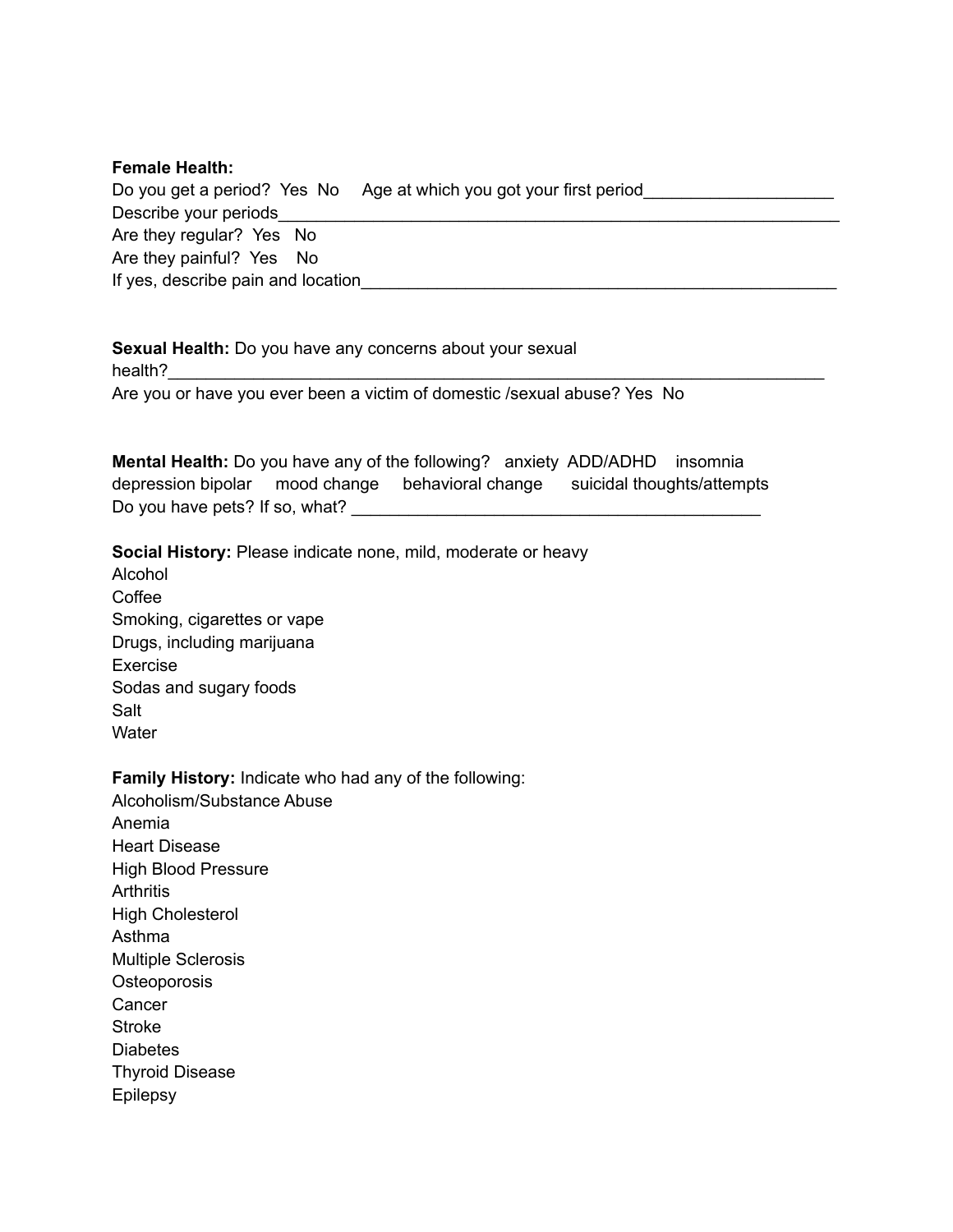**General Health:** Circle any conditions you have had / have:

| Alcoholism            | Lung disease           | <b>Dizziness</b>       | Nausea                    |
|-----------------------|------------------------|------------------------|---------------------------|
| <b>Arthritis</b>      | Lupus                  | Headaches              | <b>Painful Defecation</b> |
| Anemia                | Chronic ear infections | Sinus Infections       | Rectal bleeding           |
| Asthma                | <b>Deafness</b>        | Vertigo                | Vomiting                  |
| Appendicitis          | Double vision          | Contacts/glasses       | Vomiting blood            |
| <b>Bronchitis</b>     | Headaches              | <b>Facial weakness</b> | Heart murmur              |
| Cancer                | Pleural vision         | Limb weakness          | <b>Bursitis</b>           |
| <b>Cerebral Palsy</b> | <b>Scoliosis</b>       | <b>Stress</b>          | Foot trouble              |
| Cold sores            | <b>Seizures</b>        | Unsteady gait          | Muscle weakness           |
| Colitis               | Thyroid disease        | Loss of balance        | Low back pain             |
| Concussion            | <b>Ulcers</b>          | Abdominal pain         | Middle back pain          |
| Kidney disease        | Chronic fatigue        | Bloody/tarry stool     | High back pain            |
| <b>Diabetes</b>       | Fainting               | <b>Belching</b>        | Neck pain                 |
| Eczema                | Loss of appetite       | Chrohns                | Sprain/ strain            |
| <b>Epilepsy</b>       | Night sweats           | Reflux                 | Fracture                  |
| Fibromyalgia          | Weight gain/loss       | Hernia                 | <b>IBS</b>                |
| Liver disease         | <b>Nervousness</b>     | Indigestion            |                           |